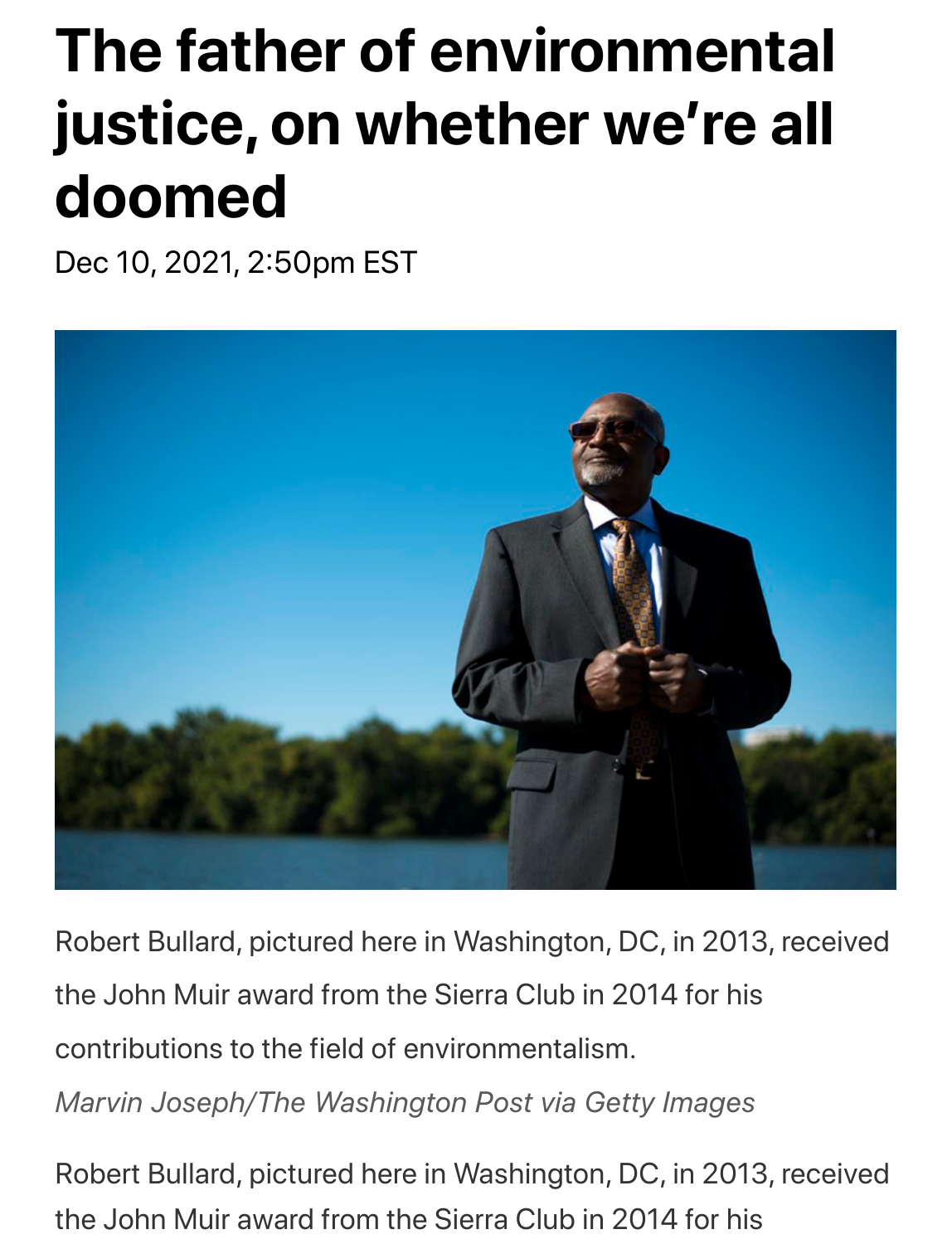contributions to the field of environmentalism. *Marvin Joseph/The Washington Post via Getty Images*

Robert Bullard has been trying to explain to us for more than 40 years that the word "racism" isn't so easily defined. Long before the water crises we see in cities like Flint, Michigan, the Texas Southern University professor was warning that racism can show up in our environment, especially if we have a certain zip code or skin color.

No one had coined the term "environmental racism" in 1979, when Bullard's wife, attorney Linda McKeever Bullard, brought a lawsuit against Southwestern Waste Management for planning to put a municipal landfill in a Houston neighborhood where 82 percent of the residents were Black. It was the first litigation in United States history charging a corporation with racial discrimination in its environmental practices.

That legal action led to a groundbreaking study, "Solid Waste [Sites and the Black Houston Community" — and it also beg](http://www.tsu.edu/academics/colleges-and-schools/bjml-school-public-affairs/departments/urban-planning-and-environmental-policy/faculty/dr.-robert-bullard.html)an [a crusade Robert Bullard continues today at the historically](https://www.rollingstone.com/politics/politics-features/environmental-justice-joe-biden-plan-2020-analysis-1081802/) Black Texas Southern and as a member of the Biden White House's Environmental Justice Advisory Council. Born in Alabama in the '40s, during Jim Crow, Bullard has seen bigotry and discrimination in many incarnations that fit with the uglier and often outright violent signifiers we've all been taught to easily identify. Things such as a Klan hood, segregated buses, a noose, or racial slurs. Ever since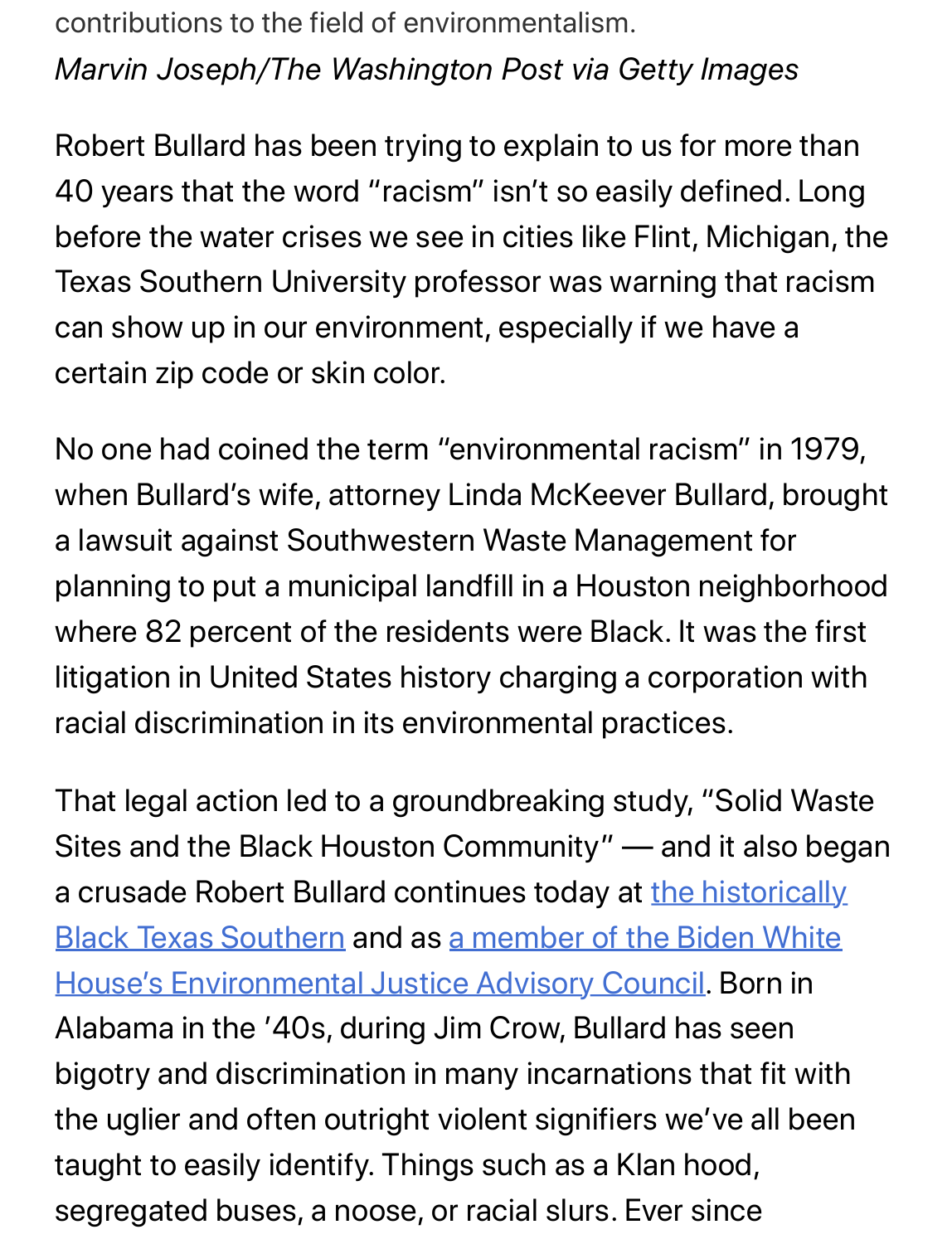publishing th[e textbook](https://drrobertbullard.com/biography/) *Dumping in Dixie* in 1990, the first of his 18 books, he's been teaching students and many others that racism can show up in dirty water, lead poisoning, and polluted air.

[The man known by many as the "father of environmental](https://drrobertbullard.com/) [justice"](https://www.vox.com/22777957/cop26-un-climate-change-conference-glasgow-goals-paris) went to Scotland last month to attend and take part in COP26, the United Nations conference on climate change. I couldn't wait to have Bullard on the show to hear about what he saw there, and how the world sees his domestic struggle against environmental racism as part of our global struggle to keep this world habitable for humanity.

Below is an edited excerpt from our conversation. Of course, you'll find much [more in the full pod](https://apps.apple.com/us/app/vox-conversations/id1215557536)[cast, so subscribe t](https://podcasts.google.com/search/vox%20conversations)o *Vox [Convers](https://open.spotify.com/show/6NOJ6IkTb2GWMj1RpmtnxP)[ations](https://www.stitcher.com/show/vox-conversations)* on **Apple Podcasts**, **Google Podcasts**, **Spotify**, **Stitcher**, or wherever you listen to podcasts.

## **Jamil Smith**

So first things first, Dr. Bullard, what is "environmental justice"? It's a term that I feel like people might understand instinctively, but as the father of environmental justice, I figure it'd be good to have you explain it.

#### **Robert Bullard**

Well, environmental justice embraces the principle that all people in communities are entitled to equal protection of our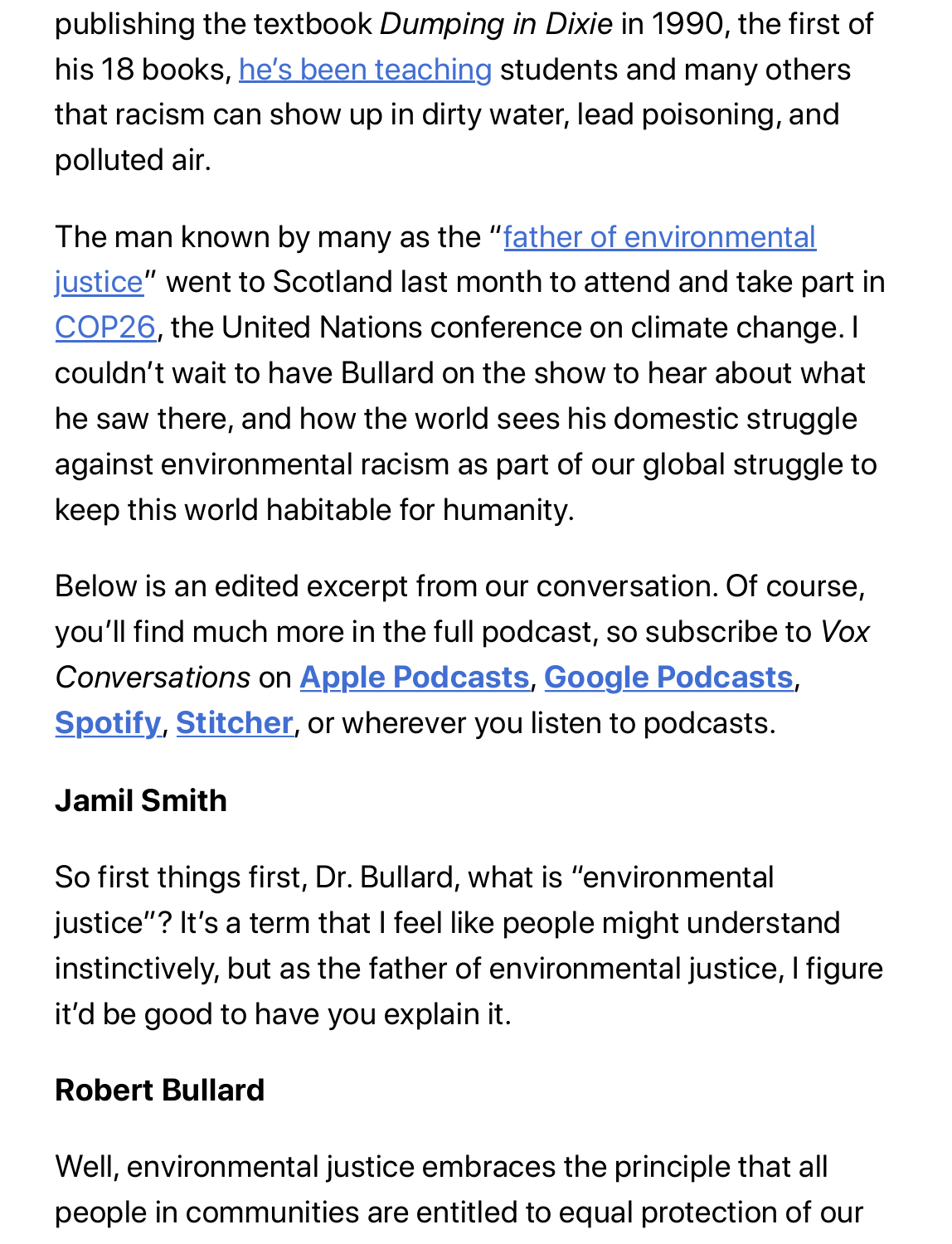environmental laws; housing, transportation, energy, food, and water security and health laws. Environmental justice is nothing more than this whole principle: people have the right to a clean, healthy, sustainable environment without regard to race, color, national origin. It's just that simple.

# **Jamil Smith**

[Indeed. It's been 30 years since you all convened at the](https://grist.org/equity/the-event-that-changed-the-environmental-justice-movement-forever/) National People of Color Environmental Leadership Summit. Can you tell me a little bit about October 27, 1991, and the principles that you all discussed there?

# **Robert Bullard**

[It] was a historic moment. Dr. Benjamin Chavis was the director of the Commission for Racial Justice at the United Church of Christ. Here is a Black civil rights organization based in the church, a white denomination [that] called together a group of us that had been working on different issues around the country and said the environmental movement mainstream somehow is leaving out, leaving behind, and not addressing our issues — and that we need to plan a conference, a summit for ourselves.

It took us a year to plan it. We raised the money and it was a four-day summit. And we said that the first two days of this summit must only be people of color. Why? It's because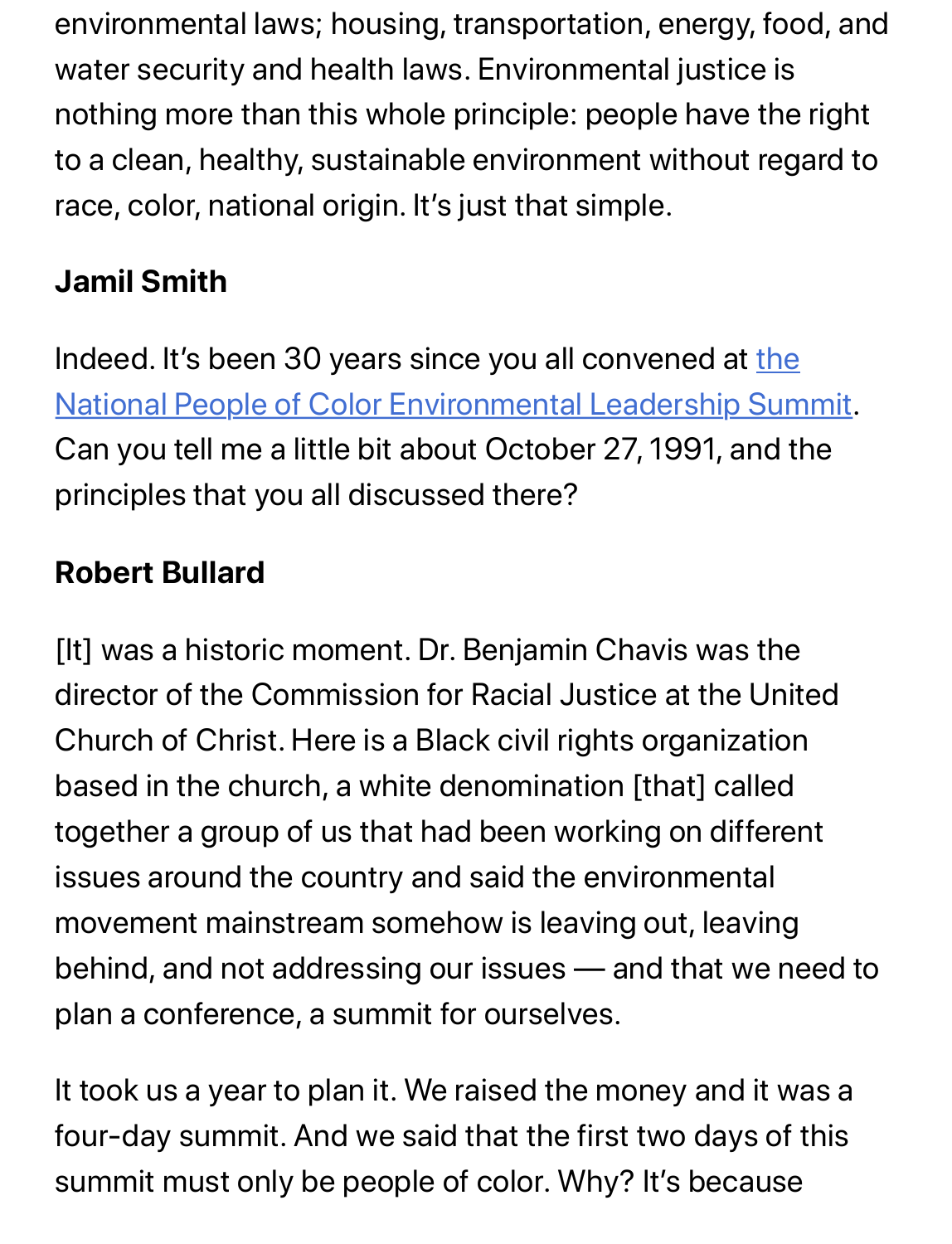people of color in this United States, people of color, Indigenous people, we have suffered the indignities of and oppression of slavery, of genocide, of imperialism, colonialism. And so African Americans, native and Indigenous people, Latinos, Hispanics, Asian and Pacific Islanders, in 1991, we didn't know that much about each other. And so we had to get together, just ourselves, in a room and try to unpack all of that baggage of those -isms that basically created mistrust and misunderstanding.

And after we had those very painful, but enlightening two days, then we said, we have to bring everybody in. We gotta bring the white folks in, beca[use we do not wanna](https://www.reimaginerpe.org/20years/alston) be an exclusionary movement. So, over those four days we had meetings, we had sessions, we had seminars, we had [trainings. We developed those 17 principles of environmental](https://www.ucc.org/what-we-do/justice-local-church-ministries/justice/faithful-action-ministries/environmental-justice/principles_of_environmental_justice/) justice.

And the overarching theme of the principles is that people most impacted by environmental challenges must speak for themselves and must be in the room when decisions are being made. And that we must develop the kinds of research, the kinds of empowerment tools, so that we can speak for ourselves and not allow others to go to Washington or go wherever and speak for us.

When we got to Rio de Janeiro at the Earth Summit in June of 1991, those principles had been translated into at least a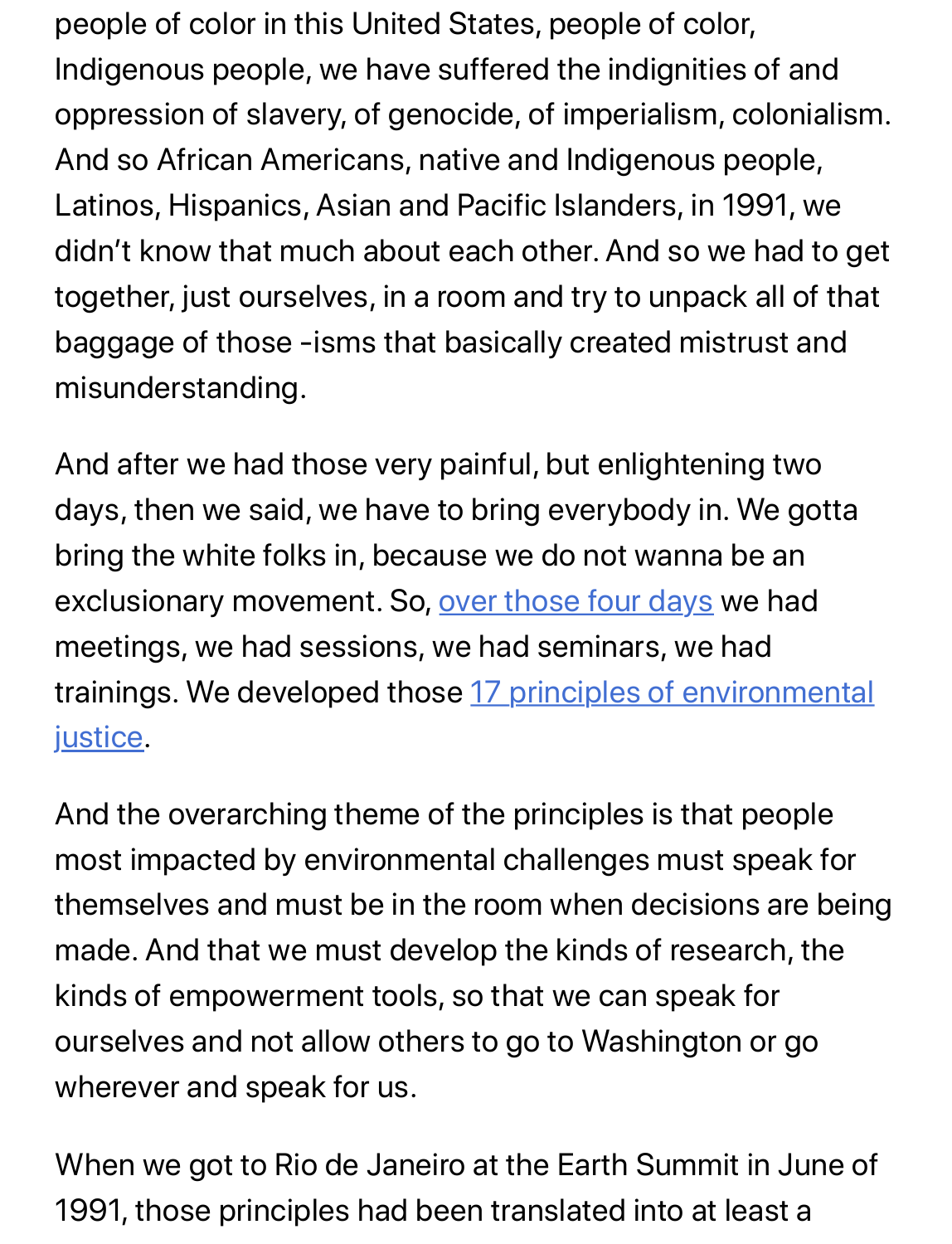dozen languages. Our principles of environmental justice may have been developed in the US, but they traveled well. Twenty years later in Johannesburg, there were thousands of us from all over the world representing our movement that was not a US movement, but was a global movement.

# **Jamil Smith**

One of these 17 principles that actually drew my eye in some conversations I've had recently with some friends is number six. You talk about environmental justice demands, the cessation of production of all toxins, hazardous waste, and radioactive materials. We think about the climate change, okay, this is the beginning of how it addresses the local concerns that people don't necessarily associate with the climate fight. Things like lead paint, things like garbage being dumped disproportionately in neighborhoods of color. How have you, over the last 30 years, gotten people to better recognize that this is part of being an environmentalist as well?

# **Robert Bullard**

If you look at principle six, it's talking about the production of dangerous chemicals and waste. If you look at transboundary waste trade, where companies that produce all kinds of chemicals — not just US companies, but companies around the world — those waste products generally get shipped to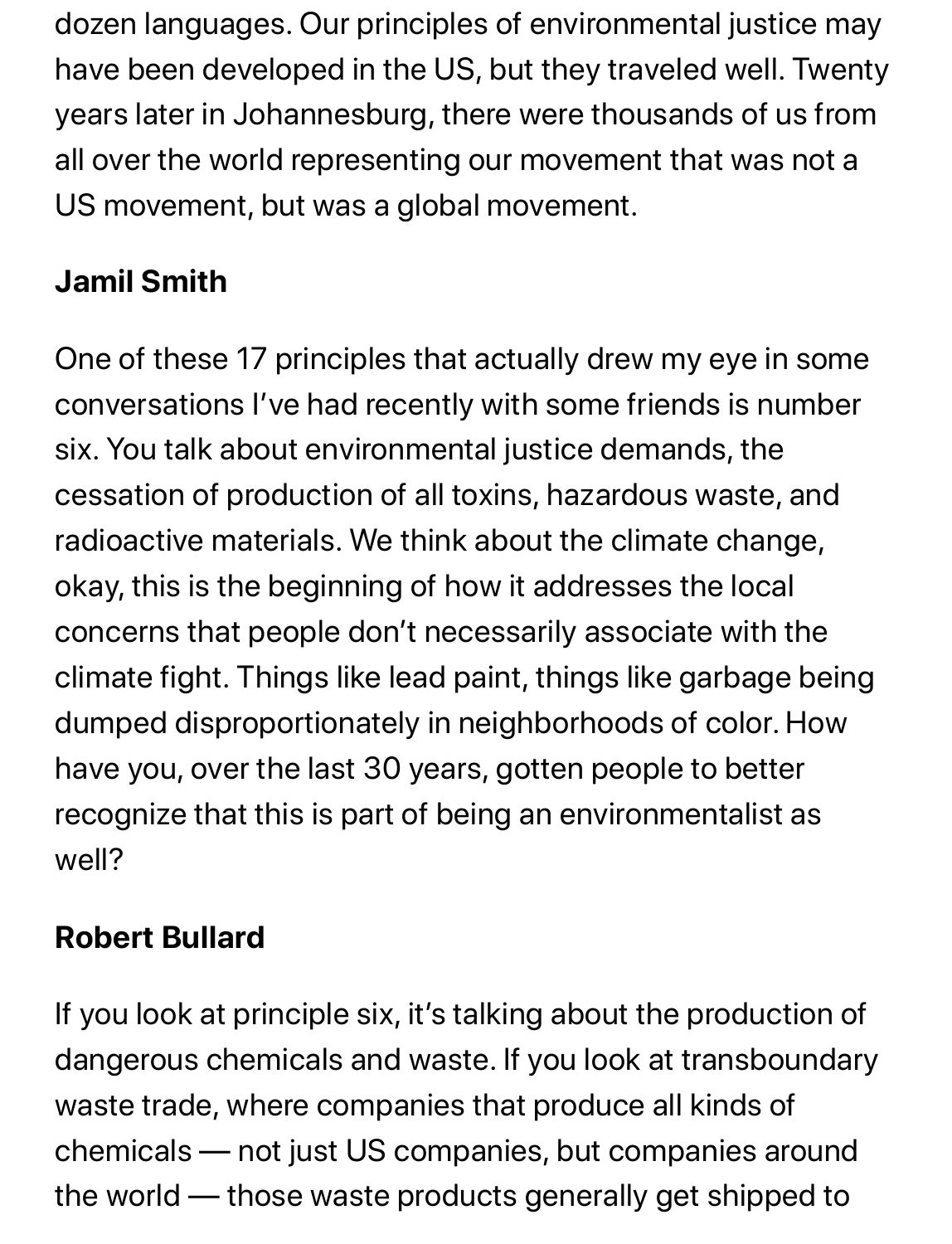where? They don't get shipped to Europe. They get shipped to developing countries [in] Africa and Asia.

If you talk about the whole issue of production of materials for war, at the beginning of that process, you talk about radioactive waste or uranium being mined in Indian lands, and violating sovereignty, poisoning people. Then it's made into bombs, nuclear weapons that are not just here, you talk about the global threat. That principle involves the threat to humanity, whether it is talking about war, or the production of chemicals, or the production of the kinds of pollution that creates a problem.

There's another principle that talks about self-determination. That's another principle that if you look at domestically, you can see that we are talking about sovereignty. We're talking about: people have the right of self-determination and not somehow being predetermined what you will be, what your community will be, that you deserve not to be dumped on, whether it is poison, pollution, whether it's the greenhouse gases that's creating flooding and more, in terms of sea level rise; that self-determination principle may have started out as a domestic counterprinciple. When you blow it up, you're talking international, you're talking treaty rights. You're talking country-to-country kinds of things. Those principles, as they got pushed out, people around the world started to see that those principles were easily translatable and informed the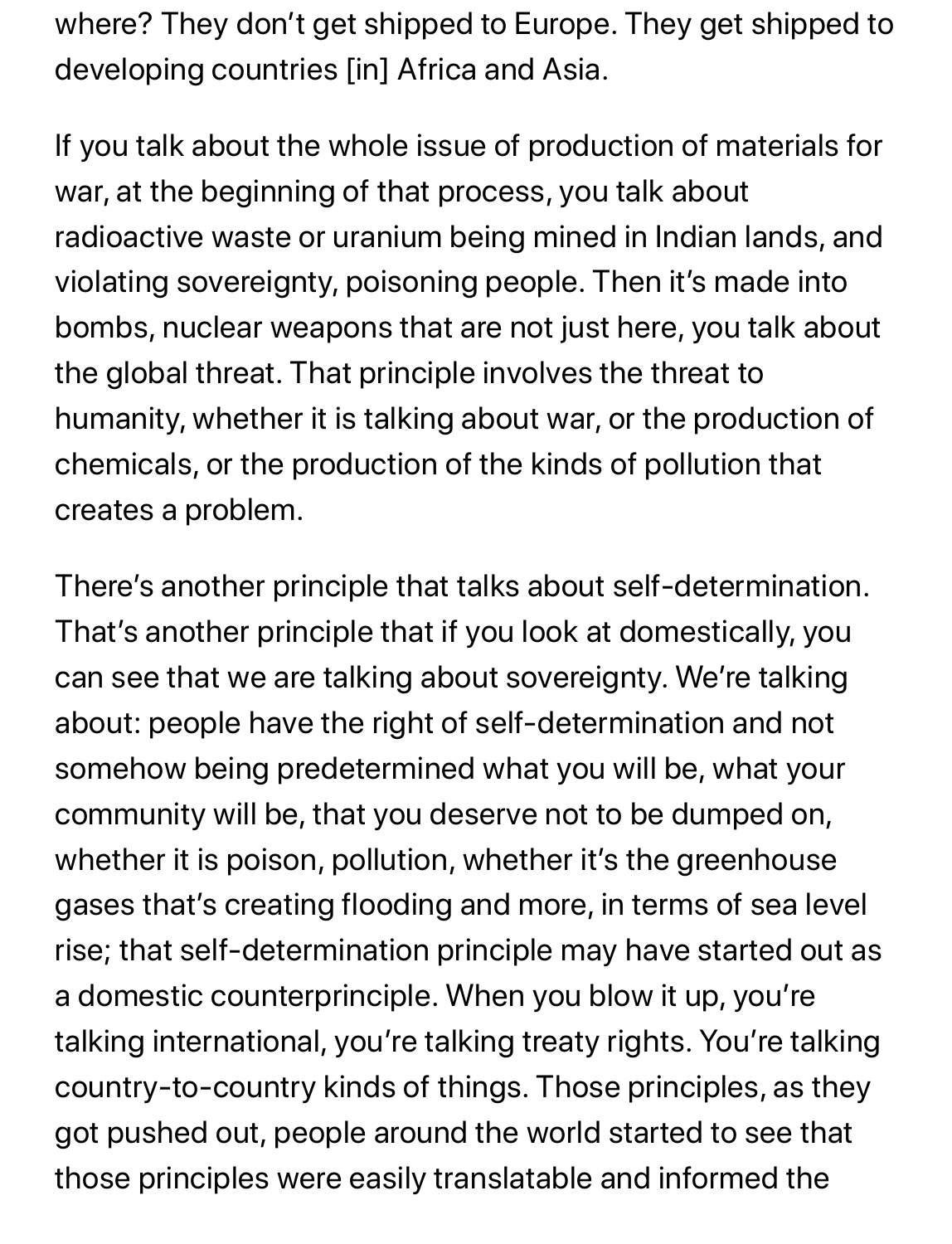climate principles that came later.

# **Jamil Smith**

It's sort of like blues' influence.

# **Robert Bullard**

There you go.

# **Jamil Smith**

I get it (laughs).

## **Robert Bullard**

(laughs) There you go.

# **Jamil Smith**

I want to get back to you: how you [became] this passionate, even still, about these particular issues. What was your upbringing like? What inspired you to get involved, not just in terms of conservation, but also this more specific fight later?

## **Robert Bullard**

I grew up in Alabama, and the issues when I was coming of age were civil rights and justice. And you could see justice in almost every issue, whether it was housing; you grew up in segregated neighborhoods where the street pavement stops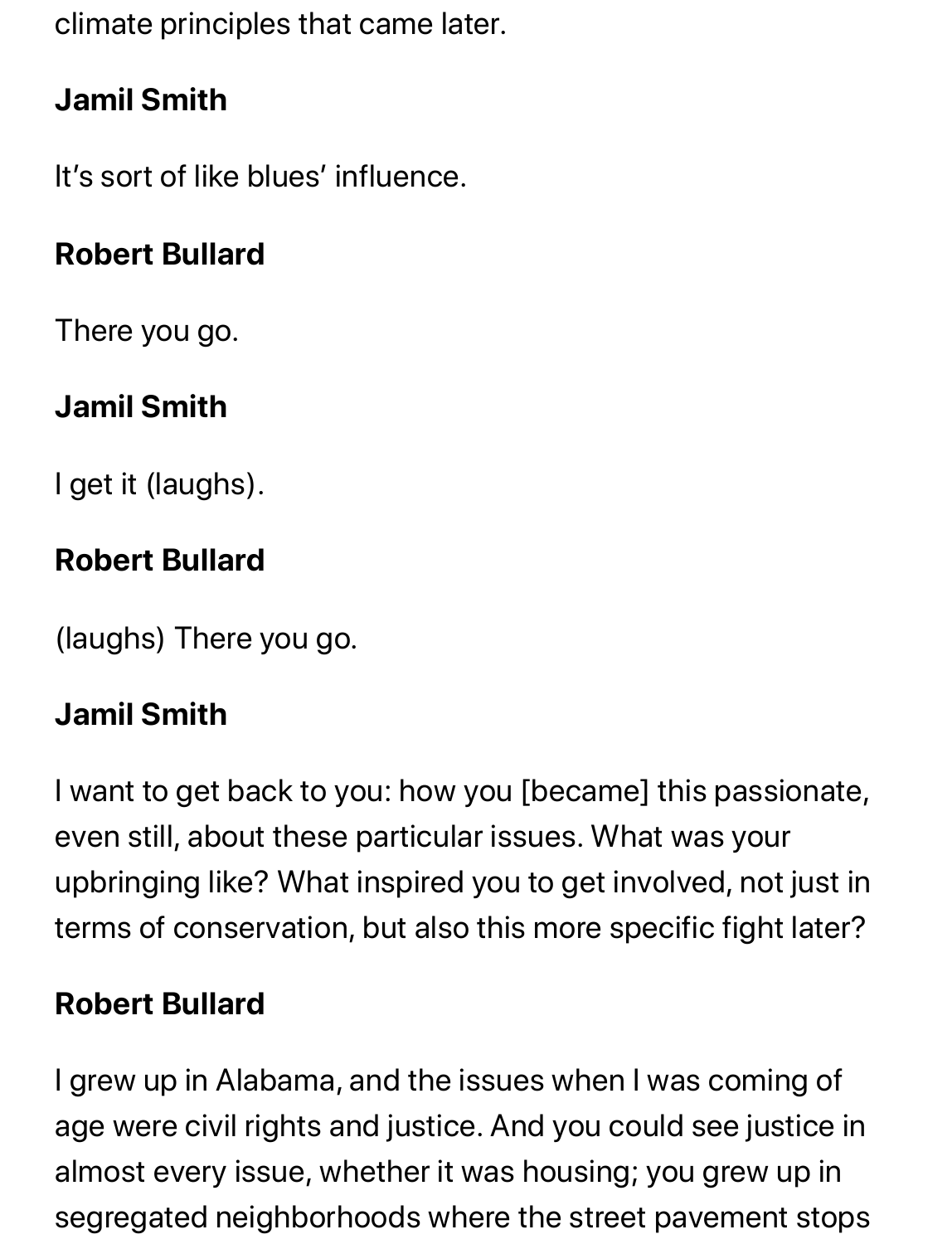at your neighborhood and you got dirt roads, you don't have sewer lines, you don't have water hookups, and you don't have street lights. And you can see at your segregated school, your libraries at your school, you can't go to the main library because it's white. You can't go to the swimming pool because it's white.

So, seeing the segregation of life in the South and not realizing that, later on, I would be involved in a study in a lawsuit that would challenge that separateness, understanding that America is segregated and so was pollution. I didn't realize it growing up. I know everything was segregated, including when you're born and even when you die and go to the cemetery, you go to a separate cemetery. But later on, if you look at the work that I was doing, teaching students and teaching another generation to make that connection between where you live and how long you live, and [how] what's in your neighborhood can make you healthy and what's in your neighborhood can make you sick, and how the good stuff gets somehow onto the west side of town and all of the nasty stuff gets somehow sent to the east side. Locally, "unwanted land use" is just another nice way that planners call all garbage dumps, landfills, incinerators, highways, and other things, [but in] the built environment we call infrastructure, all infrastructure is not created equal.

And all of my writings, all of my books, all of my research will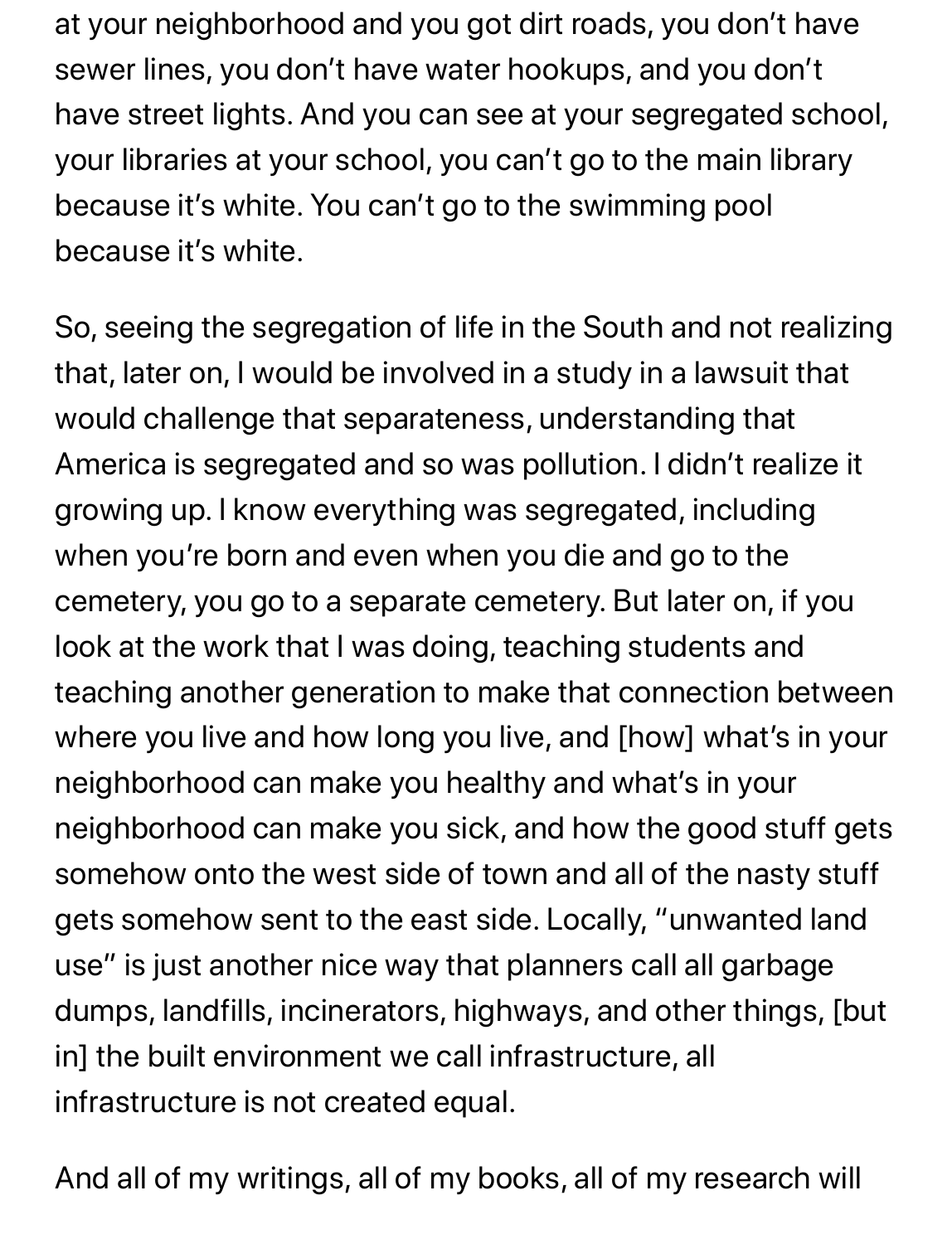use that equity lens to look at most of the things that make communities unhealthy or somehow create less livability and less resilience. Now, that was a discovery that was unintended. I did not start out to do this. It was something that was, kind of like accidental environmentalists, if you can think of a term like that (laughs).

# **Jamil Smith**

(laughs) You know, it makes a lot of sense. I know you grew up in Alabama, and actually you graduated in 1964, the same year as my dad from high school. And so, first of all, I just wanted to contextualize that for our listeners who didn't understand, maybe, that you grew up in the Jim Crow South.

How did that upbringing then lead to academia? I want to understand exactly why you finally felt like that was the path to you making the biggest difference.

## **Robert Bullard**

In all of my readings, one of my heroes was W. E. B. Du Bois. He was a sociologist, an excellent professor and teacher but also a heck of a political analyst. And so I graduated from college and I knew I always wanted to be a college professor.

I have four siblings. It's five of us. Four out of five are teachers. And I wanted to be a college professor because, you know... I thought it was cool to be a college professor. And so I went to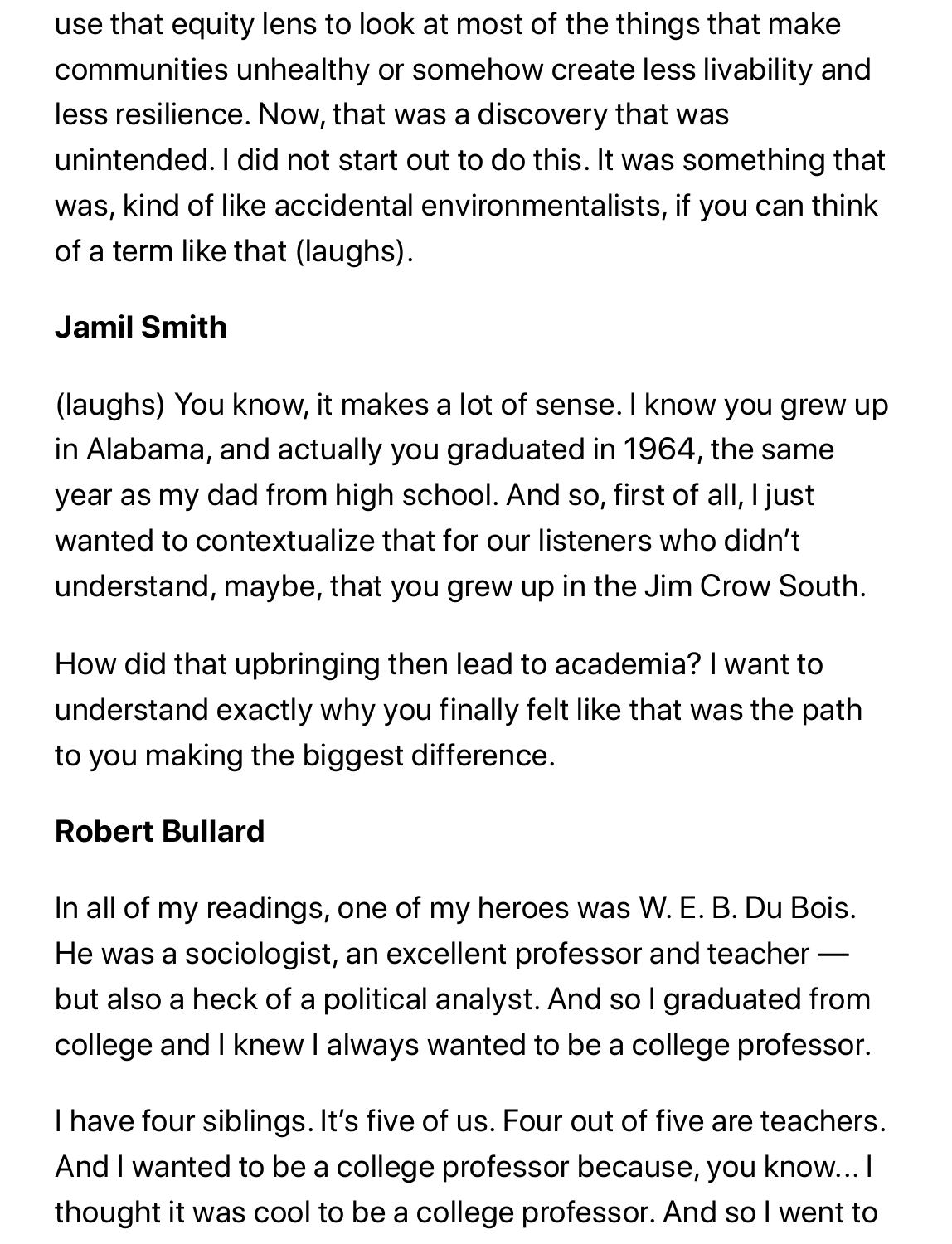Atlanta University [now Clark Atlanta University] for my master's degree — and then I went to Iowa State University and finished my PhD. I wanted to model my career after one of my heroes. W. E. B. Du Bois developed the sociology department at Atlanta University. Du Bois did all of his research in Atlanta. Even though he could have gone anywhere, he did it at an HBCU.

My career has been modeled after someone who would write and work with community groups, Du Bois helped found the NAACP. He was not just a bookworm and a professor. He was also a political activist.

## **Robert Bullard**

And so that's where I am. I write. I like to research. I like to work with communities and assist and support. I don't pretend to lead anybody, but if communities come to me and want me to assist and support, if I can, I will assist and support and get other allies and students to assist and support, because that's what our movement is built on; powering local communities to speak for themselves and getting them the tools and training so that they can combat the forces that are arrayed to kill them. This is a toxin. And let's not, you know, fancy it up and put a ribbon around it. Environmental challenges that many of our com[munities face, in](https://www.vox.com/2016/6/6/11852640/cartoon-poor-neighborhoods)cluding climate challenges, are made worse by racial redlining that occurred 100 years ago, when Black communities were not provided flood protection, were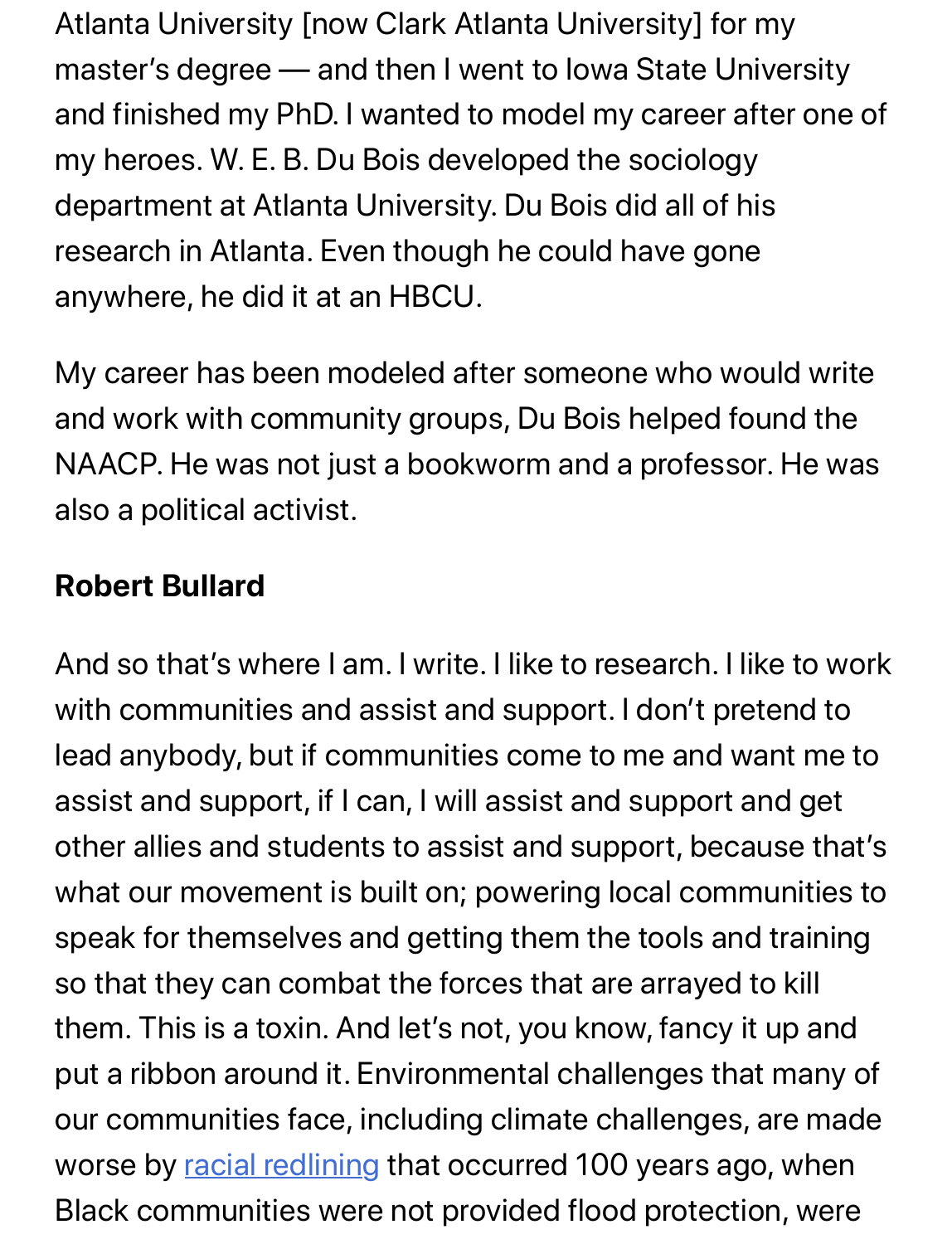not provided the kinds of trees and green space and landscaping and design. In the 2020s, those same areas that were redlined are hotter because there are no trees, green canopy. They're more prone to floods. They have more pollution, and they have more Covid-19 infections, hospitalizations, and deaths.

You talk about what has happened over these years because of systemic racism and planners and policy and financing. That's how we have to use our science, use our research, use our data to combat that. If we're just going on strict emotion and we want people to be mad, angry, but we have to have other tools in our toolbox to combat that. And that's how our environmental justice movement has been able to create more individuals that are practitioners that can do this work.

# **Jamil Smith**

One of those tools, of course, is the legal system. *Bean v. Southwestern Waste Management — c*an you tell me a little bit more about what was so important about that lawsuit?

## **Robert Bullard**

*Bean* was the first lawsuit to challenge environmental racism using civil rights law. And the legal theory behind *Bean* was that placing landfills, incinerators, garbage dumps in Black communities was a form of discrimination because you were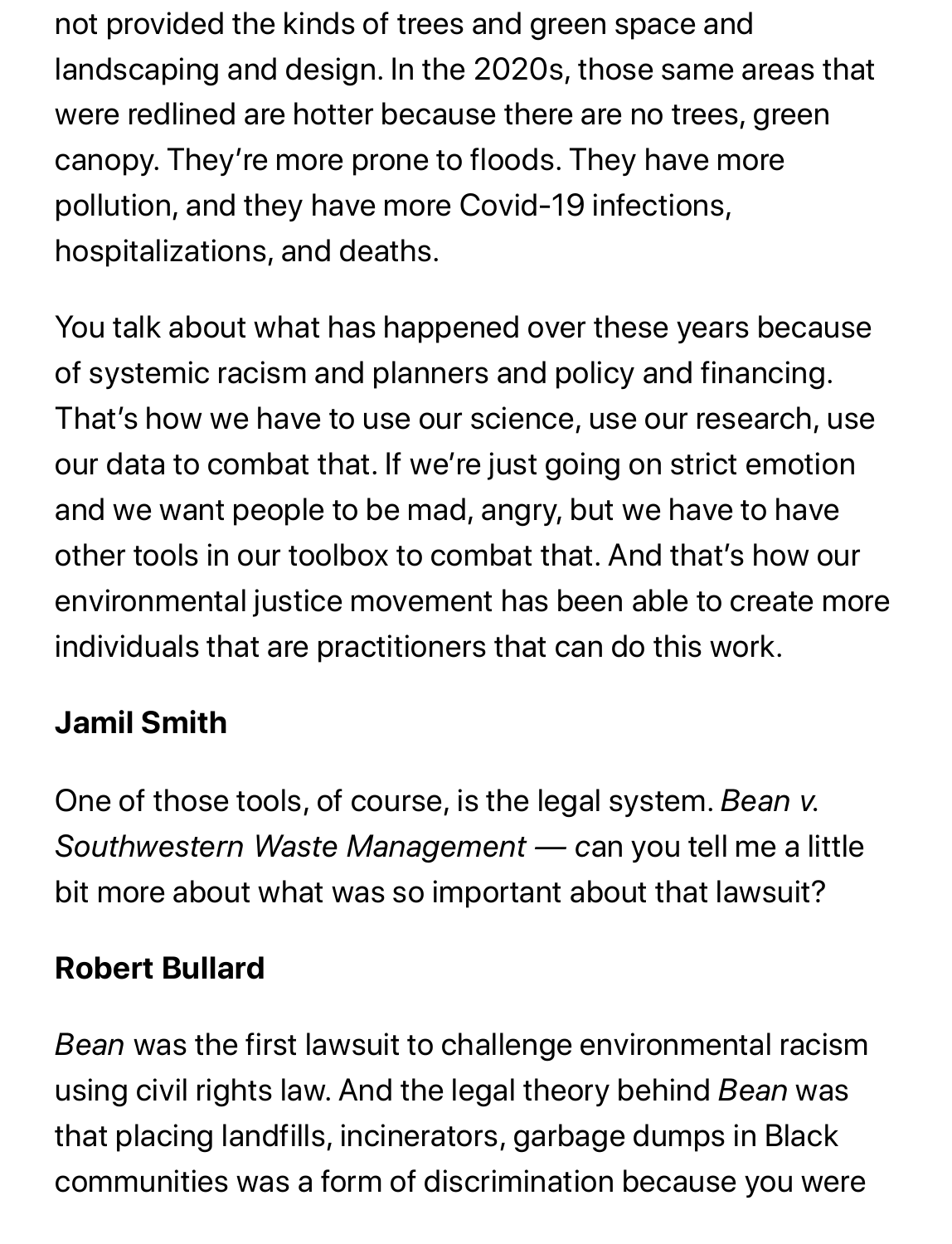denying Black people equal protection under the law. And the emphasis was on using civil rights as the tool to say, "No, this is illegal, and therefore you can't do it." So, I was asked to do the study.

But understand that that lawsuit was filed in 1979, and the case went to court in 1985. The case was lost, but the loss of the case was not the end of the story. The significance of that is that even when you may lose a lawsuit, you gain the knowledge that this is a justice cause and a justice issue, and you pursue the next line of offense. Having a solid legal theory and a solid research methodology could point the direction to other kinds of legal arguments and research.

*Dumping in Dixie* came out of Houston, expanding the Houston case study to the whole South and looking at landfills, incinerators, petrochemical plants, refineries, where you found the same pattern that was found in Houston, and then expanding it from the South through the United States. And then expanding from the United States to look at, globally, which communities and nations around the world have basically received the worst impacts of our environmental policies, global industrial policies, global extraction policies, etc.

All of that sprang from Houston, from that one case and that one study. Eighteen books that connect the dots, with transportation, disaster response, energy security, food and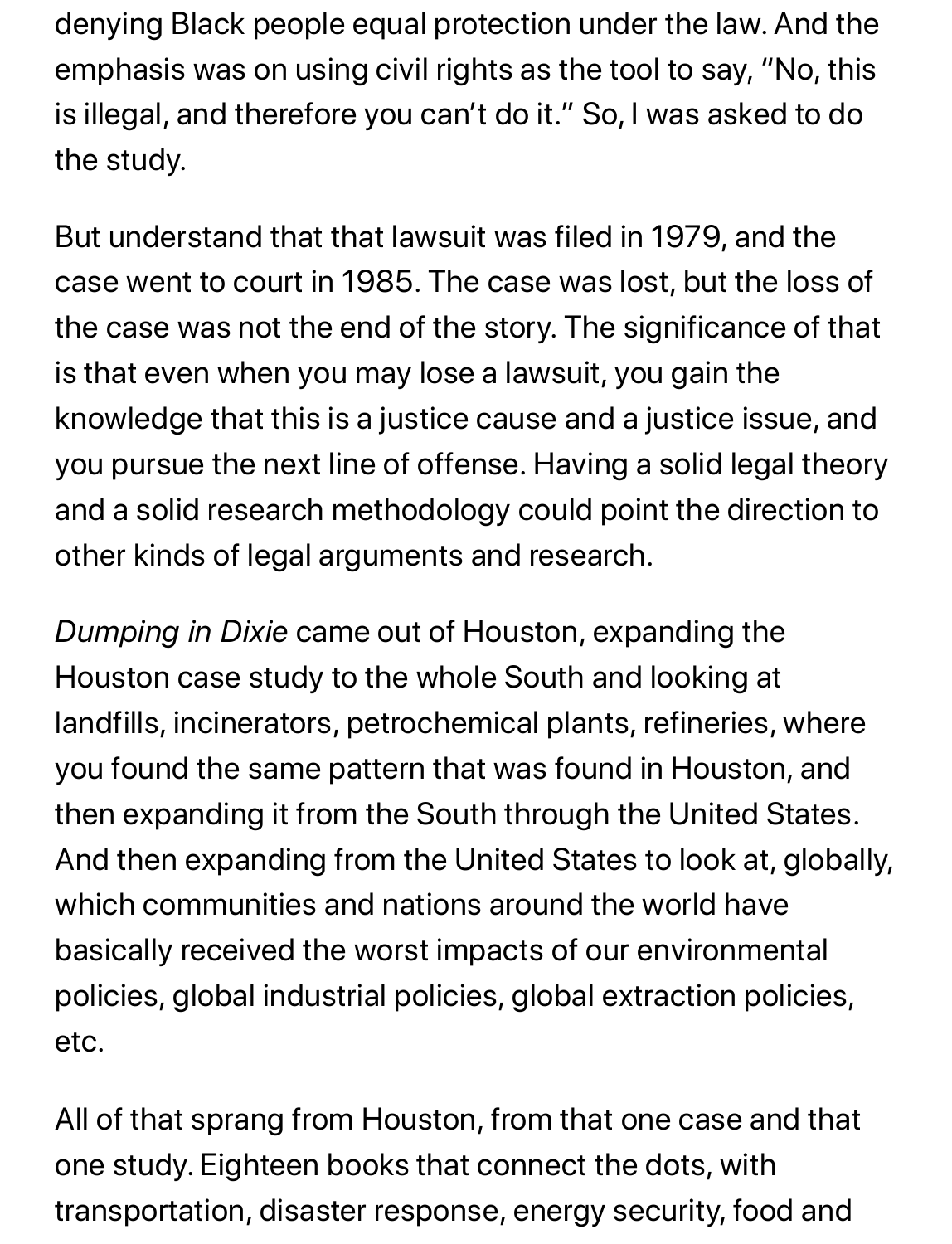water security, issues around health housing.

These things connect in a way that we can really see it today. But 42 years ago, people would laugh at you and say, "Well, there's no such thing as environmental racism. And there's no thing as environmental injustice." I got nasty letters from publishers, you know, back in 1989, when I had the manuscript.

# **Jamil Smith**

What kind of letters?

#### **Robert Bullard**

You know, they were saying, "No, you can't use that. There's no such thing as that."

## **Jamil Smith**

So you have a new idea and they couldn't allow that because they hadn't heard about it before?

## **Robert Bullard**

Eventually, the book got published in 1990 as *Dumping in Dixie*, and it got adopted as a textbook. You know, it was the only book on environmental justice for two years. And it kind of took off. This book was written in a way that challenged mainstream environmentalism. It challenged the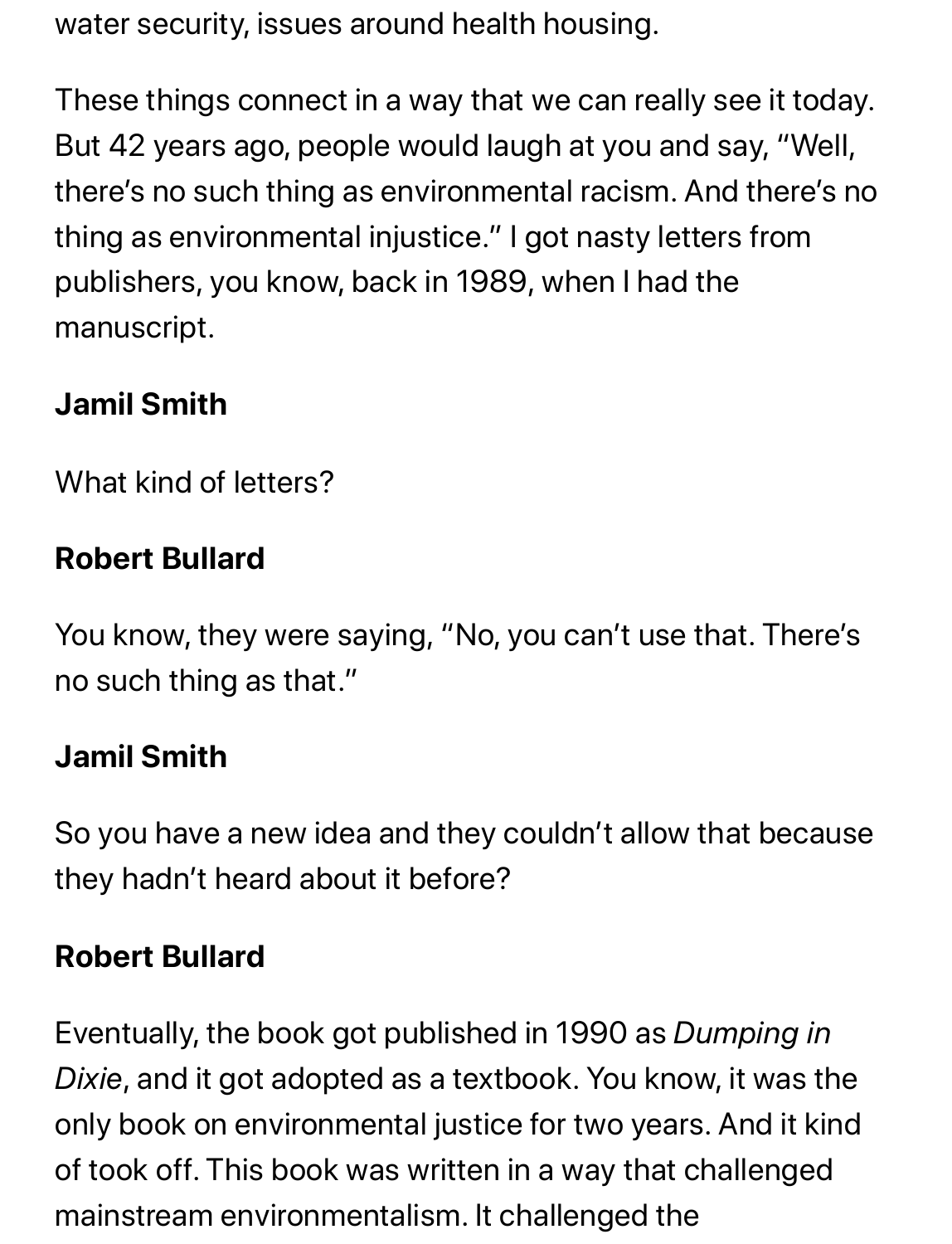environmental groups in terms of not working on these issues, getting all the money, but not dealing with real issues on the ground in many communities. It was threatening in a way that was not my intent.

But the idea that here you have some organizations that had been around since the 1890s and had never dealt with these issues, and very smart people — but we know very smart people don't know everything. It took a while for some of our environmental friends to understand or grasp. At our people of color summit, we invited five leaders of environmental groups. Two came. The other three said, "We don't know what you're talking about." (laughs).

## **Jamil Smith**

(laughs) My goodness gracious.

## **Robert Bullard**

We've made progress since then, you know. In 30 years, we've made progress. But there's still a lack of understanding of [these issues.](https://www.vox.com/pages/support-now-hv4?itm_campaign=eoy-2021-b&itm_medium=article&itm_source=article-footer)

## **We have until December 31**

We're aiming to add 6,000 financial contributions from readers by December 31 to help Vox prepare for 2022. Recurring monthly or annual gifts, in particular, help us plan